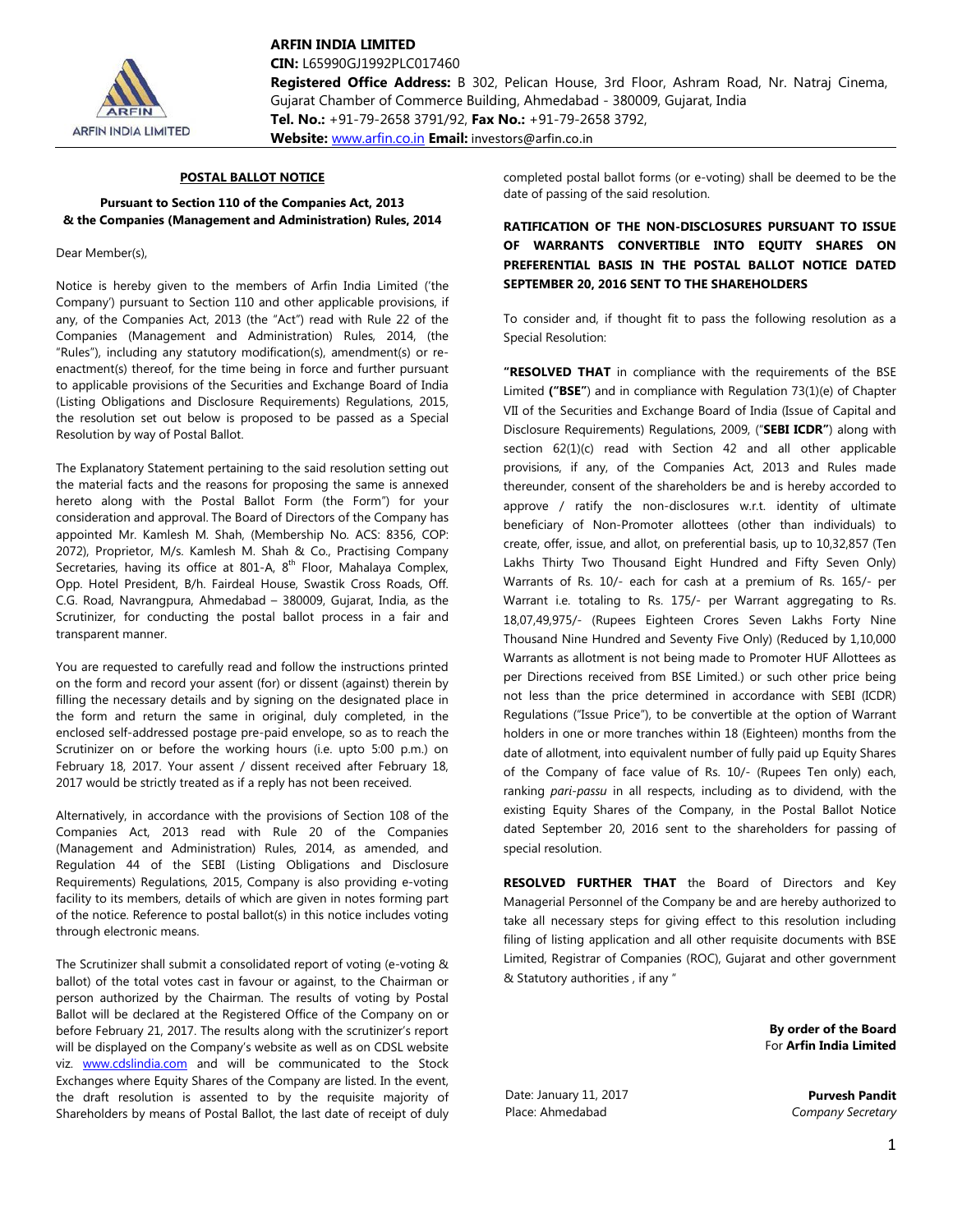### **NOTES:**

- 1. The Explanatory Statement pursuant to Section 102 of the Companies Act, 2013 setting out the material facts of the proposed Special Resolution is annexed to the Notice.
- 2. The postal ballot notice is being sent to all the members, whose names appear in the register of members/list of beneficial owners, received from the National Securities Depository Limited (NSDL)/ & the Central Depository Services (India) Limited (CDSL) as on closure of working hours on January 13, 2017.
- 3. Notice of the postal ballot has been sent to all the shareholders of the Company via permitted mode.
- 4. Members cannot exercise their vote by proxy on Postal Ballot.
- 5. In compliance with the provisions of Section 108 and 110 of the Companies Act, 2013 read with the Companies (Management and Administration) Rules, 2014 and amendments made thereto, and Regulation 44 of the SEBI (Listing Obligations and Disclosure Requirements) Regulations, 2015, the Company is providing facility to its members for voting by electronic means through evoting services as provided by the Central Depository Services (India) Limited (CDSL), which would enable them to cast their vote electronically, instead of through physical postal ballot form and the business may be transacted through such voting. The detailed process for exercising the e-voting facility is given in point no. 11. Members are requested to carefully read the instructions of evoting before exercising their vote.
- 6. The members are requested to carefully read the instructions printed in the attached postal ballot form. The postal ballot form, duly completed and signed should be returned in the enclosed self-addressed envelope directly to the Scrutinizer so as to reach the Scrutinizer on or before the working hours (i.e. upto 5:00 p.m.) on February 18, 2017. Any postal ballot form received after this date and time shall be treated as if the reply from the member has not been received. The Scrutinizer's decision on the validity of the Postal Ballot Form and e-voting will be final and binding on the members.
- 7. Members can opt only for one mode for voting i.e. either Physical through Postal Ballot Form or e-voting. If a member has opted for e-voting, then he / she should not vote by physical ballot also and vice-a-versa. However, in case member cast his / her vote both via physical ballot and e-voting then voting done by e-voting shall prevail and voting through physical ballot shall be invalid.
- 8. The voting (Postal & e-voting) begins on 10:00 a.m. on January 20, 2017 and ends on February 18, 2017 at 5:00 p.m. During this period members of the Company, holding shares either in physical form or in dematerialized form, as on the cut-off date (i.e. Record date) viz. January 13, 2017 may cast their vote. The e-voting module shall be disabled by CDSL for voting thereafter. Once the vote on a resolution is cast by the member, the member shall not be able to change it subsequently. A person who is not a member as on the Cut-off should treat this notice for information purposes only.
- 9. All the documents referred to in the accompanying notice are available for inspection by the members at the Registered Office of the Company on all working days (except Saturdays and Sundays), between 2:00 p.m. to 5:00 p.m. up to the date of announcement of the results of the Postal Ballot.
- 10. Any query/grievances connected with the voting by Postal Ballot including voting by electronic means may be addressed to the Company Secretary, Arfin India Limited, B 302, Pelican House, 3rd

Floor, Ashram Road, Nr. Natraj Cinema, Gujarat Chamber of Commerce Building, Ahmedabad - 380009, Gujarat, India or at +91-79-2658 3791/92 or at [investors@arfin.co.in](mailto:investors@arfin.co.in)

11. The instructions for members for voting electronically are as under:

#### **In case of members receiving e-mail:**

- i) Log on to the e-voting website [www.evotingindia.com](http://www.evotingindia.com/) during the voting period.
- ii) Click on "Members / Shareholders" tab.
- iii) Now Enter your User ID

For CDSL: 16 digits beneficiary ID, For NSDL: 8 Character DP ID followed by 8 Digits Client ID, For Physical Form: Members should enter Folio Number registered with the Company.

- iv) Thereafter please enter the Image Verification as displayed and Click on Login.
- v) If you are holding shares in Demat form and had logged on to [www.evotingindia.com](http://www.evotingindia.com/) and voted on an earlier voting of any Company, then your existing password is to be used. If you have forgotten the password, then enter the User ID and the image verification code and click on "FORGOT PASSWORD" and enter the details as prompted by the system.

|                     | For Members holding shares in Demat Form and         |  |  |  |  |  |  |  |  |
|---------------------|------------------------------------------------------|--|--|--|--|--|--|--|--|
|                     | <b>Physical Form</b>                                 |  |  |  |  |  |  |  |  |
| <b>PAN</b>          | Enter your 10 digit alpha-numeric PAN issued by      |  |  |  |  |  |  |  |  |
|                     | Income Tax Department (Applicable for both demat     |  |  |  |  |  |  |  |  |
|                     | shareholders as well as physical shareholders)       |  |  |  |  |  |  |  |  |
|                     | Members who have not updated their PAN with          |  |  |  |  |  |  |  |  |
|                     | the Company/Depository Participant<br>are            |  |  |  |  |  |  |  |  |
|                     | requested to use the sequence number mentioned       |  |  |  |  |  |  |  |  |
|                     | on address slip / email pertaining to the notice of  |  |  |  |  |  |  |  |  |
|                     | this Postal Ballot.                                  |  |  |  |  |  |  |  |  |
| <b>Dividend</b>     | Enter the Dividend Bank Details or Date of Birth (in |  |  |  |  |  |  |  |  |
| <b>Bank Details</b> | dd/mm/yyyy format) as recorded in your demat         |  |  |  |  |  |  |  |  |
| OR                  | account or in the Company records for the said demat |  |  |  |  |  |  |  |  |
| of<br>Date          | account or folio.                                    |  |  |  |  |  |  |  |  |
| <b>Birth</b>        | If the details are not recorded with<br>the          |  |  |  |  |  |  |  |  |
| (DOB)               | depository or Company please enter<br>the            |  |  |  |  |  |  |  |  |
|                     | member id / folio number in the Dividend Bank        |  |  |  |  |  |  |  |  |
|                     | details field as mentioned in instruction (iii).     |  |  |  |  |  |  |  |  |

vi) If you are a first time user follow the steps given below:

vii) After entering these details appropriately, click on "SUBMIT" tab.

- viii) Members holding shares in physical form will then reach directly to the Company selection screen. However, members holding shares in demat form will now reach 'Password Creation' menu wherein they are required to mandatorily enter their login password in the new password field. Kindly note that this password is to be also used by the demat holders for voting for resolutions of any other Company on which they are eligible to vote, provided that Company opts for e-voting through CDSL platform. It is strongly recommended not to share your password with any other person and take utmost care to keep your password confidential.
- ix) For Members holding shares in physical form, the details can be used only for e-voting on the resolutions contained in this Notice.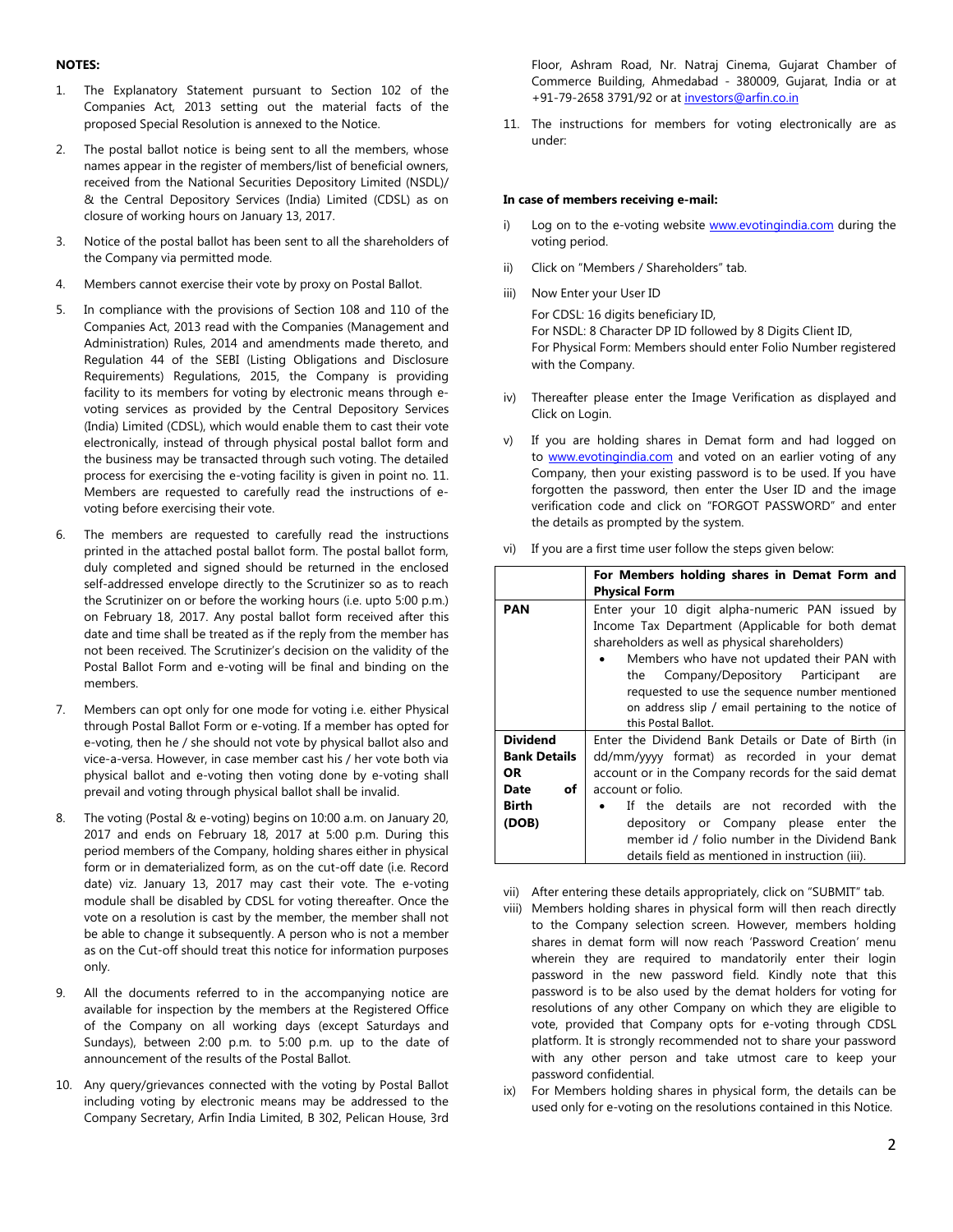- x) Click on the EVSN (Electronic Voting Sequence Number) of Arfin India Limited to vote.
- xi) On the voting page, you will see 'RESOLUTION DESCRIPTION' and against the same the option "YES/NO" for voting. Select the option YES or NO as desired. The option YES implies that you assent to the Resolution and option NO implies that you dissent to the Resolution.
- xii) Click on the "RESOLUTIONS FILE LINK" if you wish to view the entire resolution(s).
- xiii) After selecting the resolution you have decided to vote on, click on "SUBMIT". A confirmation box will be displayed. If you wish to confirm your vote, click on "OK", else to change your vote, click on "CANCEL" and accordingly modify your vote.
- xiv) Once you "CONFIRM" your vote on the resolution, you will not be allowed to modify your vote subsequently.
- xv) You can also take out print of the voting done by you by clicking on "Click here to print" option on the Voting page.
- xvi) Shareholders can also cast their vote using CDSL's mobile app m-Voting available for android based mobiles. The m-Voting app can be downloaded from Google Play Store. Please follow the instructions as prompted by the mobile app while voting on your Mobile.
- xvii) Note for Non-Individual Shareholders and Custodians:
	- Non-Individual Shareholders (i.e. other than Individuals, HUF, NRI etc.) and Custodian are required to log on to [https://www.evotingindia.com](https://www.evotingindia.com/) and register themselves as Corporates.
	- They should submit a scanned copy of the registration form bearing the stamp and sign of the entity to [helpdesk.evoting@cdslindia.com.](mailto:helpdesk.evoting@cdslindia.com)
	- After receiving the login details they have to create a user who would be able to link the account(s) which they wish to vote on.
	- The list of accounts should be mailed to helpdesk.evoting@cdslindia.com and on approval of the accounts they would be able to cast their vote.
	- They should upload a scanned copy of the Board Resolution and Power of Attorney (POA) which they have issued in favour of the Custodian, if any, in PDF format in the system for the scrutinizer to verify the same.

### **In case of members receiving the physical copy:**

Please follow all steps from sl. no. (i) to sl. no. (xvii) above to cast vote.

In case you have any queries or issues regarding e-voting, you may refer the Frequently Asked Questions ("FAQs") and e-voting manual available at www.evotingindia.com under help section or write an email t[o helpdesk.evoting@cdslindia.com.](mailto:helpdesk.evoting@cdslindia.com) 

### **Explanatory Statement Pursuant to Section 102 of the Companies Act, 2013**

# **Ratification of the non-disclosures pursuant to Issue of warrants convertible into Equity Shares on preferential basis in the Postal Ballot Notice dated September 20, 2016 sent to the shareholder**

The Board had earlier proposed to issue up to 11,42,857 (Eleven Lacs Forty Two Thousand Eight Hundred & Fifty Seven Only) Warrants of Rs. 10/- each for cash at a premium of Rs. 165/- per Warrant i.e. totaling to Rs. 175/- per Warrant aggregating to Rs. 1,99,999,975/- on preferential basis with an option to warrant holders to subscribe for equal number of equity shares of face value of Rs. 10/- each to certain persons/entities(Promoters and Non Promoters) before the

Shareholders for their approval by way of Postal Ballot Notice dated September 20, 2016.

Thereafter, the Board proposed to issue up to 10,32,857 (Ten Lakhs Thirty Two Thousand Eight Hundred and Fifty Seven Only) Warrants of Rs. 10/- each for cash at a premium of Rs. 165/- per Warrant i.e. totaling to Rs. 175/- per Warrant aggregating to Rs. 18,07,49,975/- (Rupees Eighteen Crores Seven Lakhs Forty Nine Thousand Nine Hundred and Seventy Five Only) (Reduced by 1,10,000 Warrants as allotment is not being made to Promoter HUF Allottees as per directions received from BSE Limited. )

However, the Company inadvertently missed out to disclose the details of ultimate beneficiary of the Promoter' and Non Promoter Allottees under the head "The identity of the proposed allottees being the Promoters, persons other than promoters, Directors". The application for seeking In-principle approval was submitted on October 25, 2016 and the same had been granted by BSE Limited on November 25, 2016. The said approval was subject to the ratification of non-disclosures in the Postal Ballot Notice dated September 20, 2016 sent to the shareholders w.r.t identity of ultimate beneficiary of Non Promoter Allottees (other than individuals) by the shareholders either through postal ballot or general meeting before seeking listing approval for the shares to be allotted to Non promoters HUF allottees to be in compliance with Regulation 73(1)(e) of Chapter VII of Securities and Exchange Board of India (Issue of Capital and Disclosure Requirements) Regulations, 2009 along with Section 62(1)(c) read with Section 42 of the Companies Act, 2013 and Rules made thereunder (the "Act"),

The Board has decided to get the non disclosures ratified by the shareholders through this Postal Ballot Notice. Further, the details and other particulars as required in terms of the Act and SEBI (ICDR) Regulations for preferential allotment are given as under:

## **1. Objects of the Preferential Issue:**

During the FY 2015-16, the Company has started new lines of activities viz. Cored Wire plant and Alloy Plant and the same require additional working capital considering full year operations of FY 2016-17. We have added 16 new customers in Alloy vertical during previous year and it is expected to increase during current financial year which will result in increase of debtor's level.

Further, Alloy vertical has large range of products which needs additional inventory holding. The Company has successfully completed setting up of Conductor & Cables plant and is in the process of completing the regulatory requirements to start commercial production from this plant. Commercial production is expected to start in the last quarter of current financial year.

During the year under operation, the Company has estimated turnover of Rs. 375 Crores. The Company has achieved gross sales of Rs. 96.11 Crores till June 30, 2016, which is at par with the estimated sales. The Company is having orders on hand worth Rs. 300 Crores.

Looking to the business development and future growth, the Company has planned to infuse preferential capital of Rs. 20 crores during the current financial year. The proceeds from the proposed preferential allotment of Warrants convertible into Equity Shares are proposed to be utilized to meet the working capital requirements, strengthen the Debt Equity Ratio, augment financial resources of the Company and other general corporate purposes.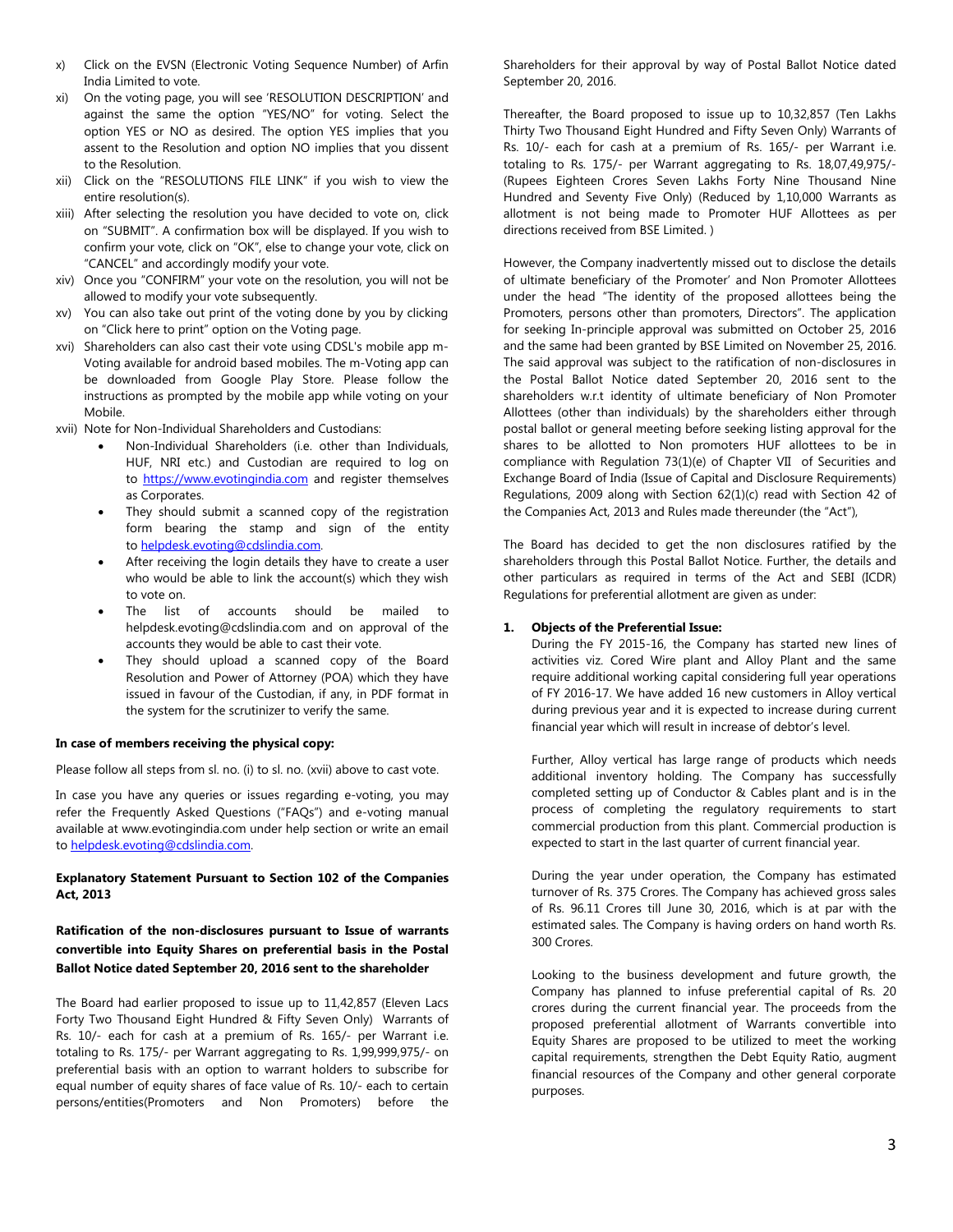**2. Proposal / intention of the Promoter(s), Director(s) or Key Management Personnel to subscribe to the offer:**

The Promoters and persons other than promoters and Directors propose to subscribe to the present offer.

### **3. The price at which the allotment is proposed**

The issue of 10,32,857 (Ten Lacs, Thirty Two Thousand, Eight Hundred Fifty Seven Only) Warrants of Rs. 10/- (convertible into 10,32,857 Equity Shares of Rs. 10/-) for cash at a premium of Rs. 165/- per warrants will be Rs. totaling to Rs. 175/- (Rupees One Hundred and Seventy Five only) per warrant or the minimum price determined in accordance with provisions of Regulation 76 of SEBI (ICDR) Regulations and applicable law, whichever is higher.

# **4. Basis on which price has been arrived at along with report of the registered valuer:**

As such this is not applicable in the present case since the Company is a listed Company and the pricing is in terms of the SEBI (ICDR) Regulation.

# **5. Relevant Date:**

The "Relevant Date" in terms of Regulation 71 of the SEBI (ICDR) Regulations for determination of minimum price is January 19, 2017 being the date 30 days prior to the date of the last date of Voting of Postal Ballot being February 18, 2017.

# **6. Payment and Conversion Terms:**

Rs. 43.75 per Warrant being 25% of the Issue price of the Warrants is to be paid on or before the date of allotment of Warrants. The balance 75% i.e. Rs.131.25 per Warrant is payable on or before the time of option of conversion into Equity Shares exercised by the allottees. Warrants will be converted in one or more tranches at the option of the allottees, into one Equity share of Rs. 10/- each at any time within 18 months from the date of allotment of Warrants. In case the warrant holder does not exercise the option to take equity shares against any of the warrants within a period of 18 months from the date of allotment of Warrants, the aforesaid Rs. 43.75 per warrant paid on or before the date of allotment of Warrant shall be forfeited.

| Sr.<br>No. | <b>Category of Shareholders</b> |                                         | <b>Pre Preferential Issue</b> |            | <b>Post Preferential Issue</b><br>(Assuming full conversion of<br>warrants)* |            |  |
|------------|---------------------------------|-----------------------------------------|-------------------------------|------------|------------------------------------------------------------------------------|------------|--|
|            |                                 |                                         | No. of shares                 | %          | No. of shares                                                                | %          |  |
| А.         | Promoters and promoter group    |                                         |                               |            |                                                                              |            |  |
|            | 1.<br>a)                        | <b>Indian Promoters</b>                 | 22,11,400                     | 73.27      | 29,44,257                                                                    | 72.68      |  |
|            | b)                              | Foreign Promoters                       |                               |            |                                                                              |            |  |
|            |                                 | <b>Sub Total</b>                        | 22,11,400                     | 73.27      | 29,44,257                                                                    | 72.68      |  |
| <b>B.</b>  | Non-promoters                   |                                         |                               |            |                                                                              |            |  |
|            | 2.<br>a)                        | Mutual Funds/UTI                        |                               | ÷,         | $\overline{a}$                                                               |            |  |
|            | b)                              | <b>Financial Institutions/Banks</b>     |                               | ÷,         | ÷,                                                                           |            |  |
|            | $\mathsf{C}$                    | Insurance Companies/ Govt. Institutions |                               | ۰          |                                                                              |            |  |
|            | d)                              | Foreign Institutional Investors         |                               | ÷,         | ٠                                                                            |            |  |
|            | $\epsilon$                      | Qualified Foreign Investors             |                               |            |                                                                              |            |  |
|            |                                 | <b>Sub Total</b>                        | <b>NIL</b>                    | <b>NIL</b> | <b>NIL</b>                                                                   | <b>NIL</b> |  |
|            | 3.<br>a)                        | <b>Bodies Corporate</b>                 | 8,008                         | 0.27       | 8,008                                                                        | 0.20       |  |
|            | b)                              | Individual holding                      | 7,18,049                      | 23.79      | 9,68,049                                                                     | 23.90      |  |
|            | $\mathsf{C}$                    | Foreign Companies                       |                               |            |                                                                              |            |  |
|            | d)                              | Non-Resident Individuals                | 63,075                        | 2.09       | 63,075                                                                       | 1.55       |  |
|            | $\epsilon$                      | Clearing Member                         | 2,354                         | 0.001      | 2,354                                                                        | 0.06       |  |
|            | f                               | <b>HUF</b>                              | 15,414                        | 0.51       | 65,414                                                                       | 1.61       |  |
|            | <b>Sub Total</b>                |                                         | 8,06,900                      | 26.73      | 11,06,900                                                                    | 27.32      |  |
|            |                                 | <b>GRAND TOTAL</b>                      | 30,18,300                     | 100.00     | 40,51,157                                                                    | 100.00     |  |

**7. Shareholding Pattern Before and after the Preferential Issue:**

*\*the figures in the shareholding pattern are on the assumption that all the warrants will be subscribed, pursuant to the shareholders resolution and all said warrants will be exercised/ converted into equity shares. However, if any warrants are not issued /allotted and the warrants are not exercised, the figures will change accordingly.*

## **8. Proposed time frame within which the issue shall be completed:**

As per the approval for issuance of warrants proposed earlier vide postal ballot dated September 20, 2016, the decided proposed time frame within which the issue of warrants was to be completed was 15 days from the date of passing of the Resolution by the Shareholders provided where the allotment is pending on account of any approval from any Regulatory Authority/ Body, the allotment was to be completed by the Company within a period of 15 days from the date of such approval.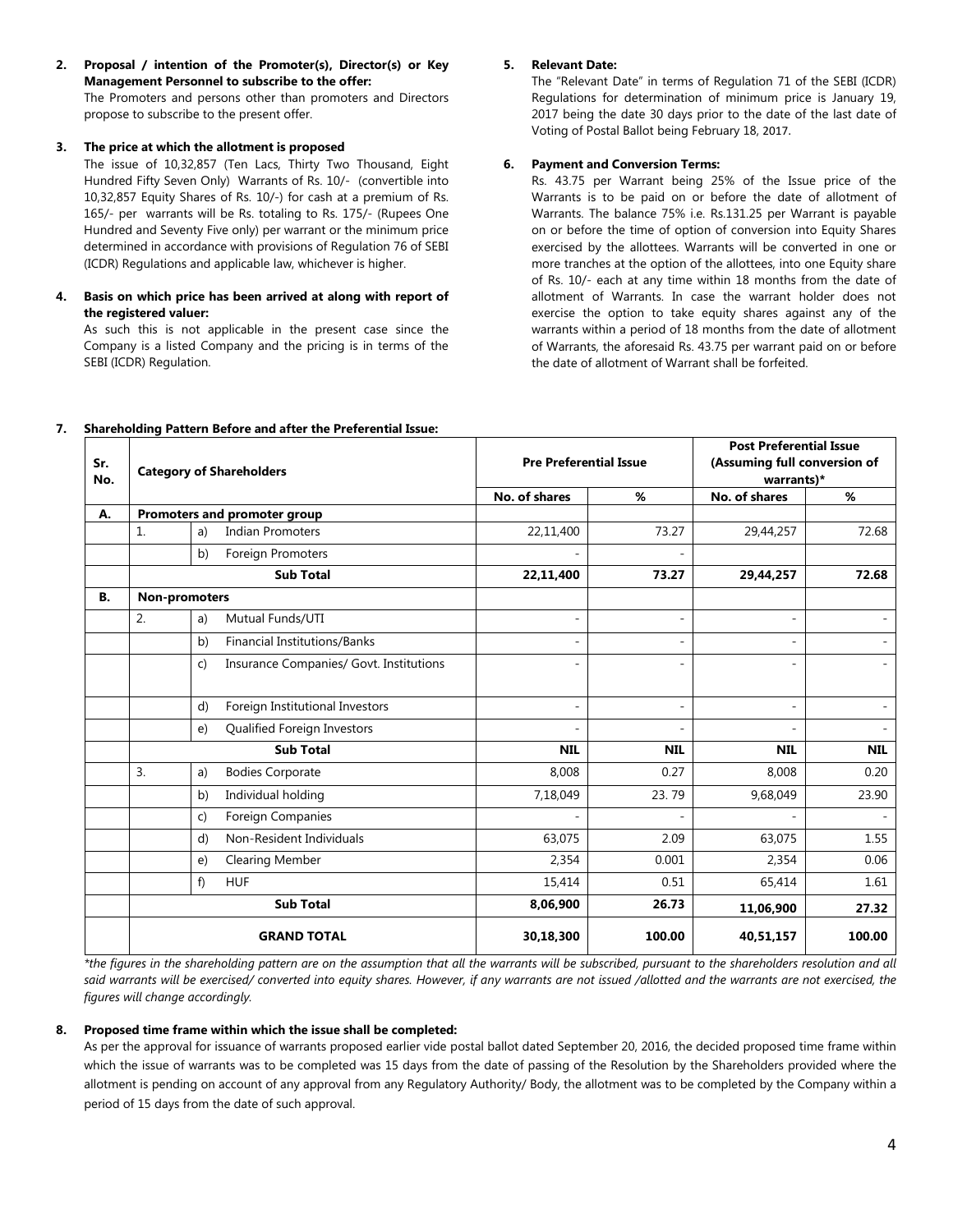**9. Identity of the natural persons who are the ultimate beneficial owners of the Warrants proposed to be allotted and/or who ultimately control the proposed allottees:**

| Sr.<br>No.                                                  | of<br><b>Name</b><br>Proposed<br>Allottee(s) | Category | <b>PAN</b> | Pre-<br>Preferential<br>Shareholding |            | No. of<br>Warran<br>ts to be<br>issued | Post<br>Issue<br><b>Shareholding</b><br>(After exercise<br>of warrants) |      | <b>Beneficial Owners</b>   |  |                         |  |  |  |  |  |  |  |  |  |  |  |                         |
|-------------------------------------------------------------|----------------------------------------------|----------|------------|--------------------------------------|------------|----------------------------------------|-------------------------------------------------------------------------|------|----------------------------|--|-------------------------|--|--|--|--|--|--|--|--|--|--|--|-------------------------|
|                                                             |                                              |          |            | of<br><b>No</b><br><b>Shares</b>     | %          | No. of<br><b>Equity</b><br>Shares*     | No.<br>of<br><b>Equity</b><br>Shares*                                   | %    |                            |  |                         |  |  |  |  |  |  |  |  |  |  |  |                         |
|                                                             | Ramesh<br>kumar                              | Non-     | AAEHR2965P | <b>NIL</b>                           | <b>NIL</b> | 25,000                                 | 25,000                                                                  | 0.62 | Ramesh kumar Babaulal Shah |  |                         |  |  |  |  |  |  |  |  |  |  |  |                         |
|                                                             | <b>Babulal</b><br>Shah<br><b>HUF</b>         | Promoter |            |                                      |            |                                        |                                                                         |      |                            |  |                         |  |  |  |  |  |  |  |  |  |  |  | Babita Rameshkumar Shah |
|                                                             |                                              |          |            |                                      |            |                                        |                                                                         |      | Rishabh Rameshkumar Shah   |  |                         |  |  |  |  |  |  |  |  |  |  |  |                         |
| $\mathfrak{D}$                                              | Lalitkumar                                   | Non-     | AAAHL4107K | <b>NIL</b>                           | <b>NIL</b> | 25,000                                 | 25,000                                                                  | 0.62 | Lalitkumar Babaulal Shah   |  |                         |  |  |  |  |  |  |  |  |  |  |  |                         |
|                                                             | Shah<br>Babulal<br><b>HUF</b>                | Promoter |            |                                      |            |                                        |                                                                         |      |                            |  | Sumitra Lalitkumar Shah |  |  |  |  |  |  |  |  |  |  |  |                         |
|                                                             |                                              |          |            |                                      |            |                                        |                                                                         |      |                            |  | Pratik Lalitkumar Shah  |  |  |  |  |  |  |  |  |  |  |  |                         |
|                                                             |                                              |          |            |                                      |            |                                        |                                                                         |      | Shripal Lalitkumar Shah    |  |                         |  |  |  |  |  |  |  |  |  |  |  |                         |
| * Assuming full exercise of warrants by proposed allottees. |                                              |          |            |                                      |            |                                        |                                                                         |      |                            |  |                         |  |  |  |  |  |  |  |  |  |  |  |                         |

**10. Percentage of equity shares that may be held by proposed allottees being the Promoters, persons other than Promoters, Directors (pre & post preferential issue of warrants as well as its conversion into equity shares):**

| Sr.<br>No.     | Name of person(s)/ Proposed Allottee(s)                               | Pre Issue holding | % of Pre<br>issue Capital | <b>Warrants</b><br>under<br>Preferential<br><b>Allotment</b> | <b>Holding of</b><br><b>Equity Shares</b><br>after total<br>conversion of<br><b>Warrants</b> | % Post Issue<br><b>Capital post</b><br>total<br>conversion |
|----------------|-----------------------------------------------------------------------|-------------------|---------------------------|--------------------------------------------------------------|----------------------------------------------------------------------------------------------|------------------------------------------------------------|
|                | <b>Promoters</b>                                                      |                   |                           |                                                              |                                                                                              |                                                            |
| $\mathbf{1}$   | Mahendrakumar Rikhavchand Shah                                        | 5,27,400          | 17.47                     | 1,55,000                                                     | 6,82,400                                                                                     | 16.84                                                      |
| $\overline{2}$ | Jatin Mahendrakumar Shah                                              | 4,53,900          | 15.04                     | 1,55,000                                                     | 6,08,900                                                                                     | 15.03                                                      |
| 3              | Pushpaben Mahendrakumar Shah                                          | 4,42,700          | 14.67                     | 1,55,000                                                     | 5,97,700                                                                                     | 14.75                                                      |
| 4              | Rani Jatin Shah                                                       | 4,03,900          | 13.38                     | 1,00,000                                                     | 5,03,900                                                                                     | 12.44                                                      |
| 5              | Khushbu Shah                                                          | 5,000             | 0.17                      | 42,857                                                       | 47,857                                                                                       | 1.18                                                       |
| 6              | Krish Jatin Shah (Minor) through the Guardian<br>Mr. Jatin M. Shah    |                   | ÷,                        | 1,00,000                                                     | 1,00,000                                                                                     | 2.47                                                       |
| $\overline{7}$ | Khwaish Jatin Shah, (Minor) through the<br>Guardian Mr. Jatin M. Shah | ٠                 |                           | 25,000                                                       | 25,000                                                                                       | 0.62                                                       |
|                | <b>Sub-Total</b>                                                      | 18,32,900         | 60.73                     | 7,32,857                                                     | 25,65,757                                                                                    | 63.33                                                      |
|                | <b>Persons other than Promoters</b>                                   |                   |                           |                                                              |                                                                                              |                                                            |
| $\mathbf{1}$   | Rameshkumar Babulal Shah HUF                                          | ÷,                | ÷,                        | 25,000                                                       | 25,000                                                                                       | 0.62                                                       |
| $\overline{2}$ | Rameshkumar Babulal Shah                                              |                   |                           | 25,000                                                       | 25,000                                                                                       | 0.62                                                       |
| 3              | Lalitkumar Babulal Shah HUF                                           |                   |                           | 25,000                                                       | 25,000                                                                                       | 0.62                                                       |
| 4              | Sumitra Lalitkumar Shah                                               | 16,600            | 0.55                      | 25,000                                                       | 41,600                                                                                       | 1.03                                                       |
| 5              | Babita Ramesh kumar Shah                                              | 16,800            | 0.56                      | 25,000                                                       | 41800                                                                                        | 1.03                                                       |
| 6              | Babulal Sonmalji Balar                                                |                   |                           | 25,000                                                       | 25,000                                                                                       | 0.62                                                       |
| $\overline{7}$ | Gopal Shantilal Shah                                                  |                   |                           | 50,000                                                       | 50,000                                                                                       | 1.23                                                       |
| 8              | Vartika Vijendra Khatod                                               |                   | $\bar{a}$                 | 50,000                                                       | 50,000                                                                                       | 1.23                                                       |
| 9              | Shantilal Tulsiram Khator                                             |                   |                           | 50,000                                                       | 50,000                                                                                       | 1.23                                                       |
|                | Sub-Total                                                             | 33,400            | 1.11                      | 3,00,000                                                     | 3,33,400                                                                                     | 8.23                                                       |
|                | <b>Total</b>                                                          | 18,66,300         | 61.83                     | 10,32,857                                                    | 28,99,157                                                                                    | 71.56                                                      |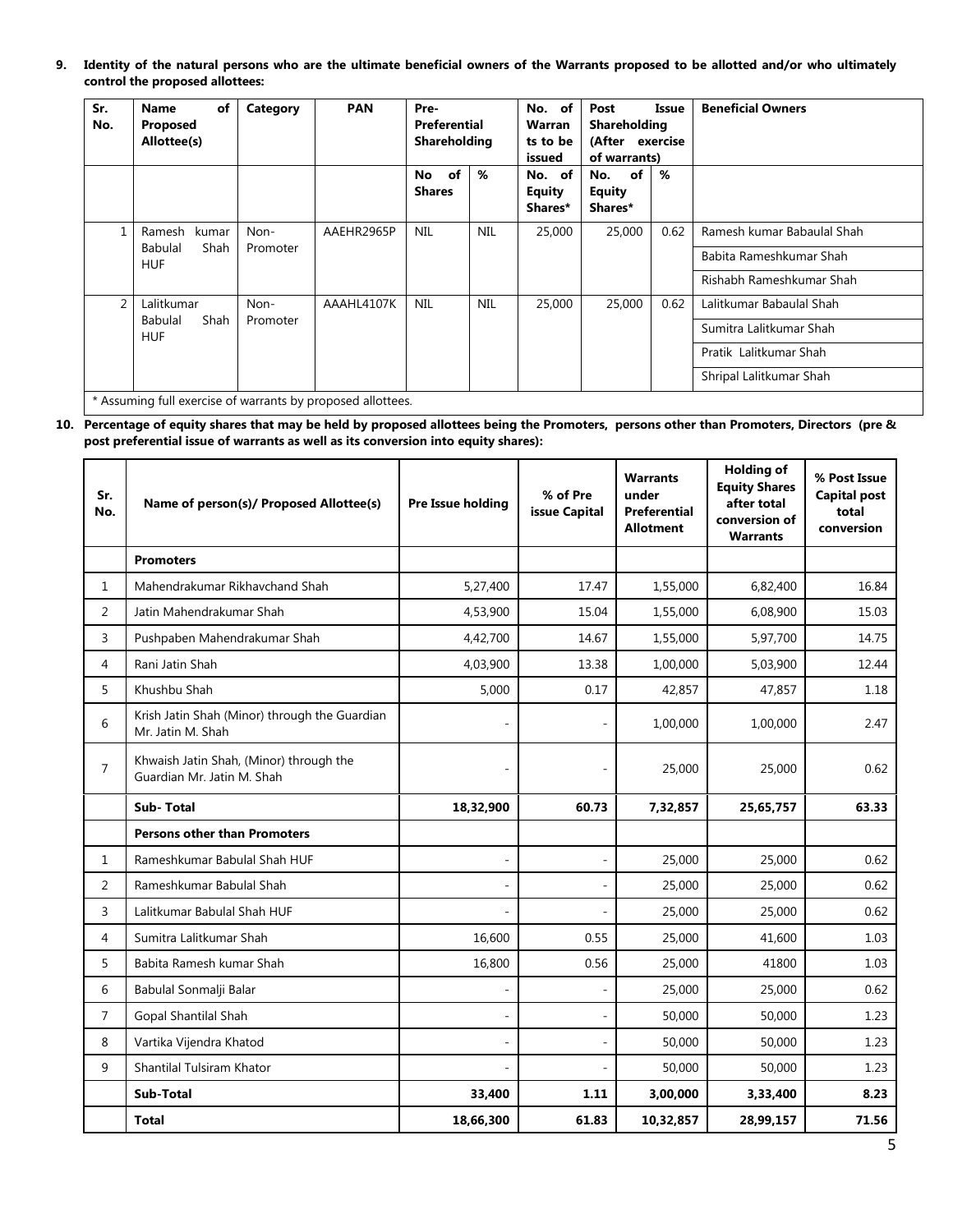### **11. Auditors' Certificate:**

A copy of the certificate from Statutory Auditors certifying that the issue is being made in accordance with the requirements of SEBI (ICDR) Regulations shall be made available for inspection at the registered office of the Company between 2.00 p.m. to 5.00 p.m. on all working days (except Saturdays, Sundays and Holidays) up to the date of announcement of the results of the Postal Ballot.

### **12. Lock-in Period:**

The securities allotted to Proposed Allottees shall be locked in as per Regulation 78 and other applicable provisions of SEBI (ICDR) Regulations.

#### **13. Change in control consequent to the preferential issue:**

The existing Promoters of the Company will continue to be in control of the Company and there will not be any change in the management or control of the Company as a result of the proposed preferential allotment. However, there shall be addition of two new Promoters details of the same are available at Sr. No. 6 & 7 of the table given above under point 10.

#### **14. The Company hereby undertakes that:**

- i. It would re-compute the price of the securities specified above in terms of the provisions of SEBI (ICDR) Regulations, where it is so required.
- ii. If the amount payable, if any, on account of the recomputation of price is not paid within the time stipulated in SEBI (ICDR) Regulations the above warrants/shares shall continue to be locked-in till the time such amount is paid by the allottees.

#### **15. Others:**

Save and except the Preferential Issue as proposed in the resolution as set in the accompanying Notice, the Company has made no other issue or allotment of securities on preferential basis during the year.

None of the Promoters or Directors have been categorized as a willful defaulter by any bank or financial institution or consortium thereof, in accordance with the guidelines on willful defaulters issued by the Reserve Bank of India.

The Board of Directors believe that the proposed Preferential Issue is in the best interest of the Company and its members. The Board recommends the resolution as set out in the accompanying notice for the approval of members as a Special Resolution.

None of the Directors, Key Managerial Personnel of the Company or their relatives are in any way concerned or interested, financially or otherwise, in the resolutions, except holding their designations in general.

> **By order of the Board** For **Arfin India Limited**

Date: January 11, 2017 Place: Ahmedabad

**Purvesh Pandit** *Company Secretary*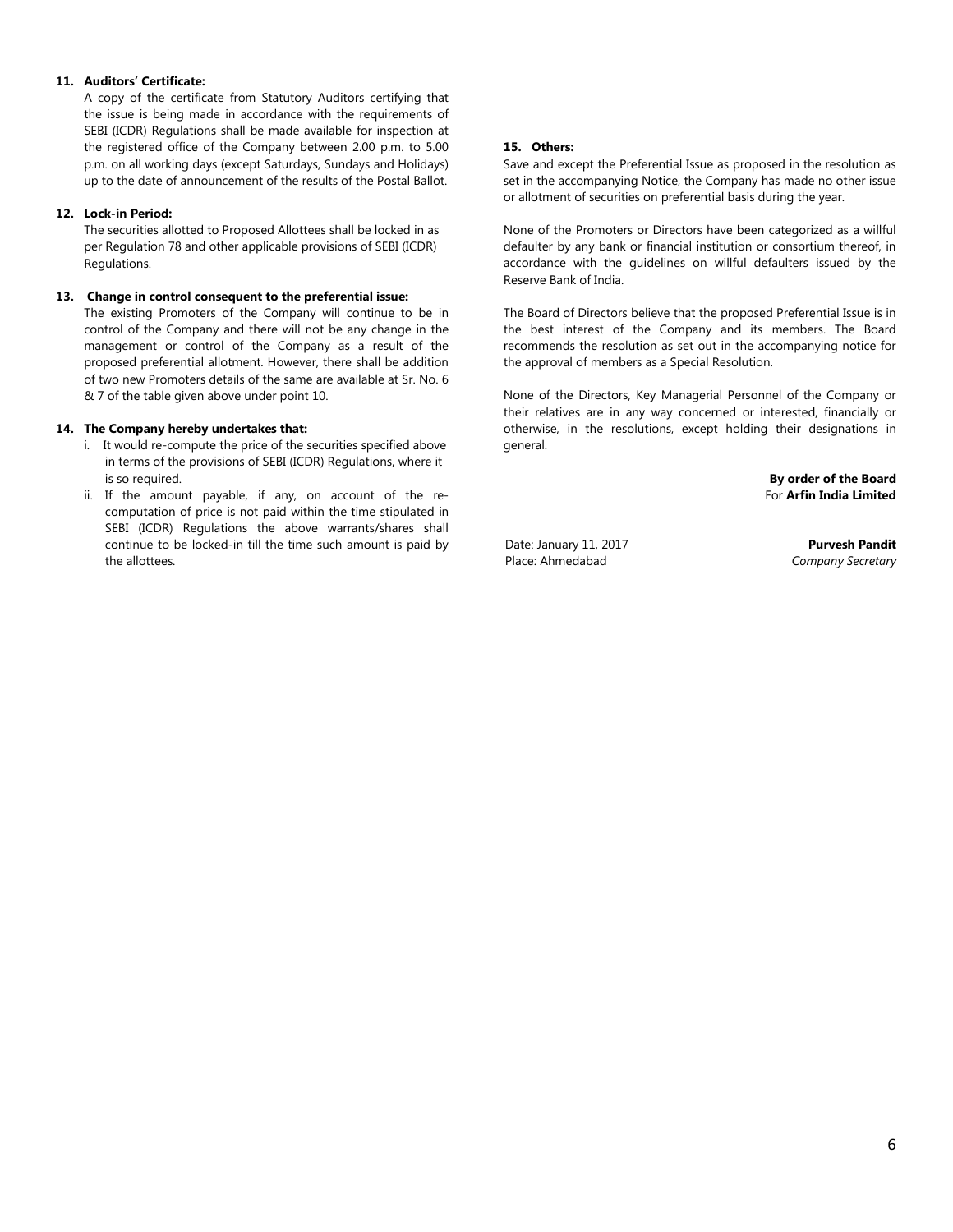

Registered Office: B-302, 3<sup>rd</sup> Floor, Pelican House, Gujarat Chamber of Commerce Building, Ashram Road, Ahmedabad 380009, Gujarat, India.

CIN: L65990GJ1992PLC017460, Phone: +91 79 26583791, 92, Fax: +91 79 26583792,

Email: [investors@arfin.co.in,](mailto:investors@arfin.co.in) Website[: www.arfin.co.in](http://www.arfin.co.in/)

| <b>POSTAL BALLOT FORM</b>                                                                                                              |                                                                                                                                                    |  |                      |                            |                                |  |  |
|----------------------------------------------------------------------------------------------------------------------------------------|----------------------------------------------------------------------------------------------------------------------------------------------------|--|----------------------|----------------------------|--------------------------------|--|--|
| Sr. No.                                                                                                                                | <b>Particulars</b>                                                                                                                                 |  |                      | <b>Details</b>             |                                |  |  |
| 1.                                                                                                                                     | Name of the first named shareholder                                                                                                                |  |                      |                            |                                |  |  |
|                                                                                                                                        | (in blocked letters)                                                                                                                               |  |                      |                            |                                |  |  |
| 2.                                                                                                                                     | Postal Address                                                                                                                                     |  |                      |                            |                                |  |  |
|                                                                                                                                        |                                                                                                                                                    |  |                      |                            |                                |  |  |
|                                                                                                                                        |                                                                                                                                                    |  |                      |                            |                                |  |  |
|                                                                                                                                        |                                                                                                                                                    |  |                      |                            |                                |  |  |
|                                                                                                                                        |                                                                                                                                                    |  |                      |                            |                                |  |  |
| $\overline{3}$ .                                                                                                                       | Name(s) of the Joint-Holder(s), if any                                                                                                             |  |                      |                            |                                |  |  |
|                                                                                                                                        |                                                                                                                                                    |  |                      |                            |                                |  |  |
| 4.                                                                                                                                     | Registered Folio No. /                                                                                                                             |  |                      |                            |                                |  |  |
|                                                                                                                                        | *Client ID No.                                                                                                                                     |  |                      |                            |                                |  |  |
|                                                                                                                                        | (*applicable to investors holding shares in                                                                                                        |  |                      |                            |                                |  |  |
|                                                                                                                                        | dematerialized form)                                                                                                                               |  |                      |                            |                                |  |  |
| 5.                                                                                                                                     | Class of Shares                                                                                                                                    |  |                      |                            |                                |  |  |
|                                                                                                                                        |                                                                                                                                                    |  |                      |                            |                                |  |  |
|                                                                                                                                        | I / We, hereby exercise my / our vote in respect of the following Special Resolutions proposed for passing through Postal Ballot via Postal Ballot |  |                      |                            |                                |  |  |
| Notice dated January 11, 2017 of Arfin India Limited (the "Company") by sending my / our assent (FOR) or dissent (AGAINST) to the said |                                                                                                                                                    |  |                      |                            |                                |  |  |
| resolutions by placing the tick mark $(\sqrt{})$ at the appropriate column below:                                                      |                                                                                                                                                    |  |                      |                            |                                |  |  |
| Item No.                                                                                                                               |                                                                                                                                                    |  | <b>No. of Shares</b> | I assent to the            | I dissent to the               |  |  |
|                                                                                                                                        | <b>Description of the Resolution</b>                                                                                                               |  | held                 | <b>Resolution</b><br>(FOR) | <b>Resolution</b><br>(AGAINST) |  |  |
| 1                                                                                                                                      | Ratification of the non-disclosures pursuant to Issue of warrants                                                                                  |  |                      |                            |                                |  |  |
|                                                                                                                                        | convertible into Equity Shares on preferential basis in the Postal Ballot                                                                          |  |                      |                            |                                |  |  |
|                                                                                                                                        | Notice dated September 20, 2016 sent to the shareholder                                                                                            |  |                      |                            |                                |  |  |
|                                                                                                                                        |                                                                                                                                                    |  |                      |                            |                                |  |  |
|                                                                                                                                        |                                                                                                                                                    |  |                      |                            |                                |  |  |
| Place:                                                                                                                                 |                                                                                                                                                    |  |                      |                            |                                |  |  |
| Date:                                                                                                                                  |                                                                                                                                                    |  |                      |                            | (Signature of the Shareholder) |  |  |

# **NOTE:**

1) Please read the instructions printed overleaf and in the notice of the postal ballot carefully before exercising your vote.

2) Last date for receipt of Postal Ballot Form by the Scrutinizer: February 18, 2017 (5:00 p.m.)

3) If the voting rights are exercised by e-voting, this form need not be used.